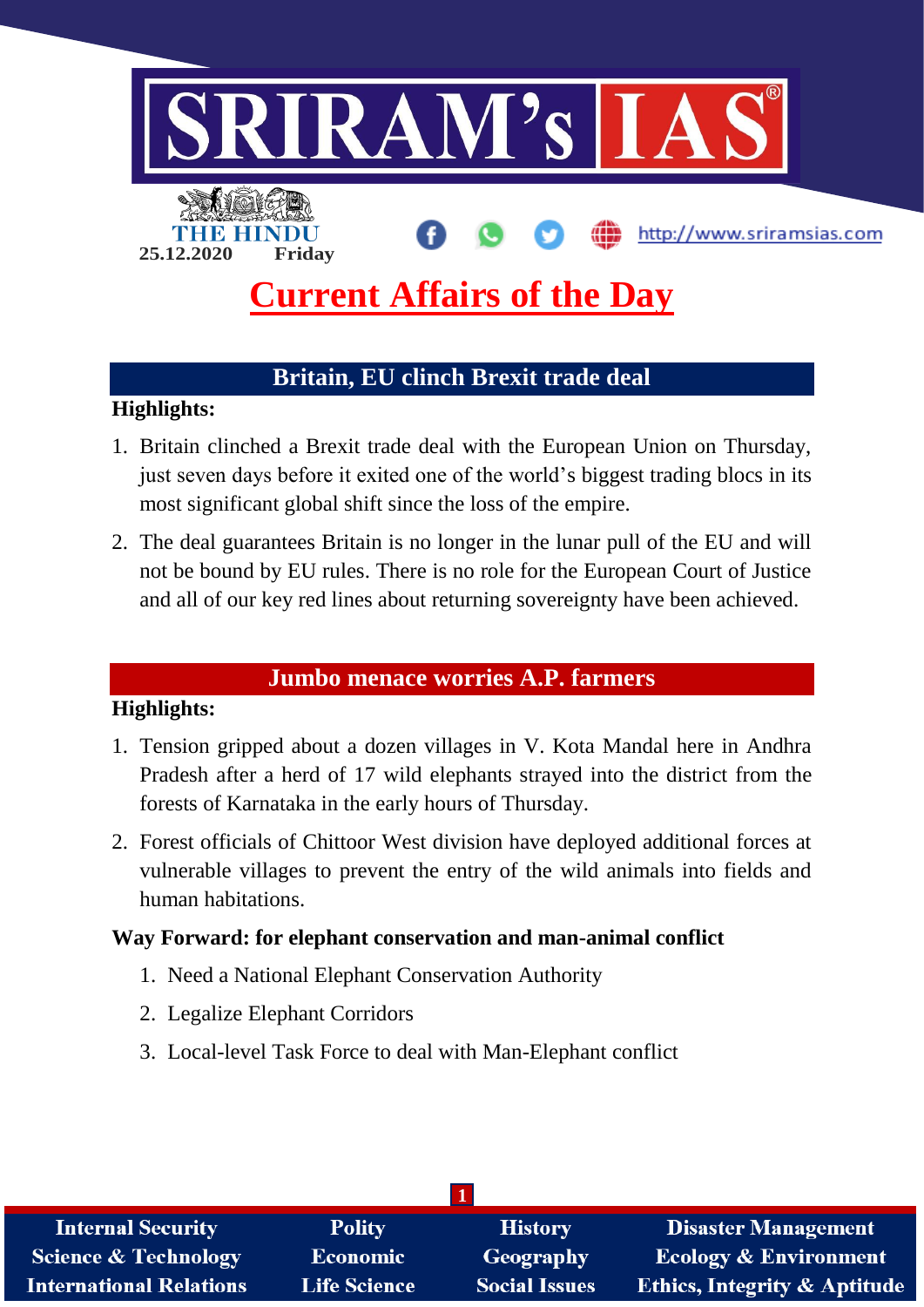

## **Highlights:**

- 1. A year that began in China with the country's leadership facing searching questions about its handling of a new pandemic that struck the city of Wuhan ends with President Xi Jinping firming up his political control.
- 2. If 2020 started as China's annus horribilis, the year has, in the eyes of many strategic experts in Beijing, only hastened China's ascendancy and narrowed the gap with the United States, it's a great rival.
- 3. Now the leadership is showcasing China's recovery as underlining the superiority of its political system. The trend of political centralisation under Mr Xi is only expected to continue, as also the shrinking space for dissent.
- 4. China's subsequent recovery from the pandemic helped the leadership mute its critics, with the world's second-largest economy likely to be the only major country to grow in a pandemic-hit year.
- 5. That has prompted Mr Xi to double down on his push for greater self-reliance, which he has called a "dual circulation" model that strikes a better balance between relying on domestic consumption and external trade.
- 6. If 2020 has reinforced the belief in Beijing of its global ascendancy, it has also been marked by an increasingly muscular approach abroad on all of its frontiers.

## **India-China**

- 1. In early May, China appeared to disregard three decades of a carefully built consensus with India as it mobilised two divisions along the Line of Actual Control (LAC), in a move that officials in Delhi saw as aimed at unilaterally redrawing the LAC in Ladakh.
- 2. Many former Indian officials described 2020 as a major inflexion point in relations with China.

| <b>Internal Security</b>        | <b>Polity</b>       | <b>History</b>       | <b>Disaster Management</b>              |  |  |  |
|---------------------------------|---------------------|----------------------|-----------------------------------------|--|--|--|
| <b>Science &amp; Technology</b> | Economic            | Geography            | <b>Ecology &amp; Environment</b>        |  |  |  |
| <b>International Relations</b>  | <b>Life Science</b> | <b>Social Issues</b> | <b>Ethics, Integrity &amp; Aptitude</b> |  |  |  |